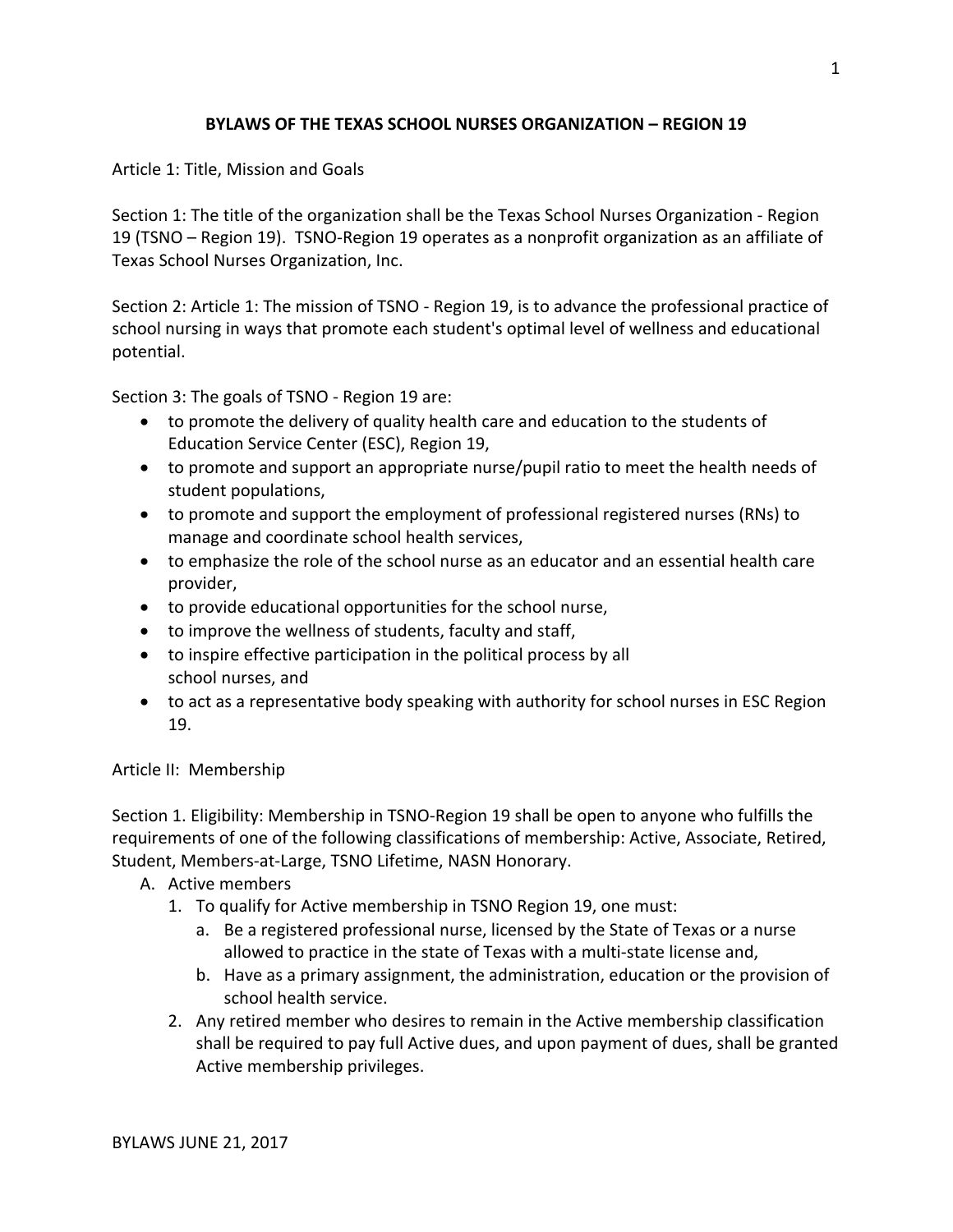B. Associate members:

Any registered professional nurse, licensed by the State of Texas, who is not eligible for Active membership, but who serves a school as a school nurse, upon payment of dues, shall be an Associate member.

### C. Retired members:

Any school nurse who is a member of TSNO Region 19, upon retirement shall be eligible to become a Retired member, upon notification to TSNO Region 19.

- D. Student members shall:
	- 1. Be a student enrolled in a professional nursing program.
	- 2. Submit proof of enrollment in a professional program with the membership form.
	- 3. Be allowed a maximum of five years of student membership.
	- 4. Be ineligible for student membership if they have completed the requirements to be a professional nurse and are pursing further education.
- E. Member-at-Large members shall be: Those members who hold a special interest in or who are working with the TSNO Region 19, and who do not fit into any other TSNO Region 19 membership classification.
- F. TSNO Lifetime members shall be: Any active member selected by a duly- elected TSNO 19 Executive Board Committee.
- G. Honorary members shall be: TSNO members who are NASN Past Presidents shall be honorary members of TSNO with full Active membership rights.

Section 2: Voting rights: ACTIVE, LIFE-TIME and RETIRED members may vote and hold office. Individuals who are categorized as Associate, Student, Members-at- large shall have all the privileges of membership and serving on committees, except the privileges of making motions, voting and holding elected or appointed office.

### Article III: AFFILIATION

Section 1: TSNO - Region 19 shall be a unified affiliate of the Texas School Nurses Organization, Inc. (hereafter referred to as TSNO) and the National Association of School Nurses, Inc., (hereafter referred to as NASN).

Article IV: DUES

Section 1: TSNO - Region 19 dues will be as determined by the National Association of School Nurses (NASN).

Article V: RULES FOR AMENDING

BYLAWS JUNE 21, 2017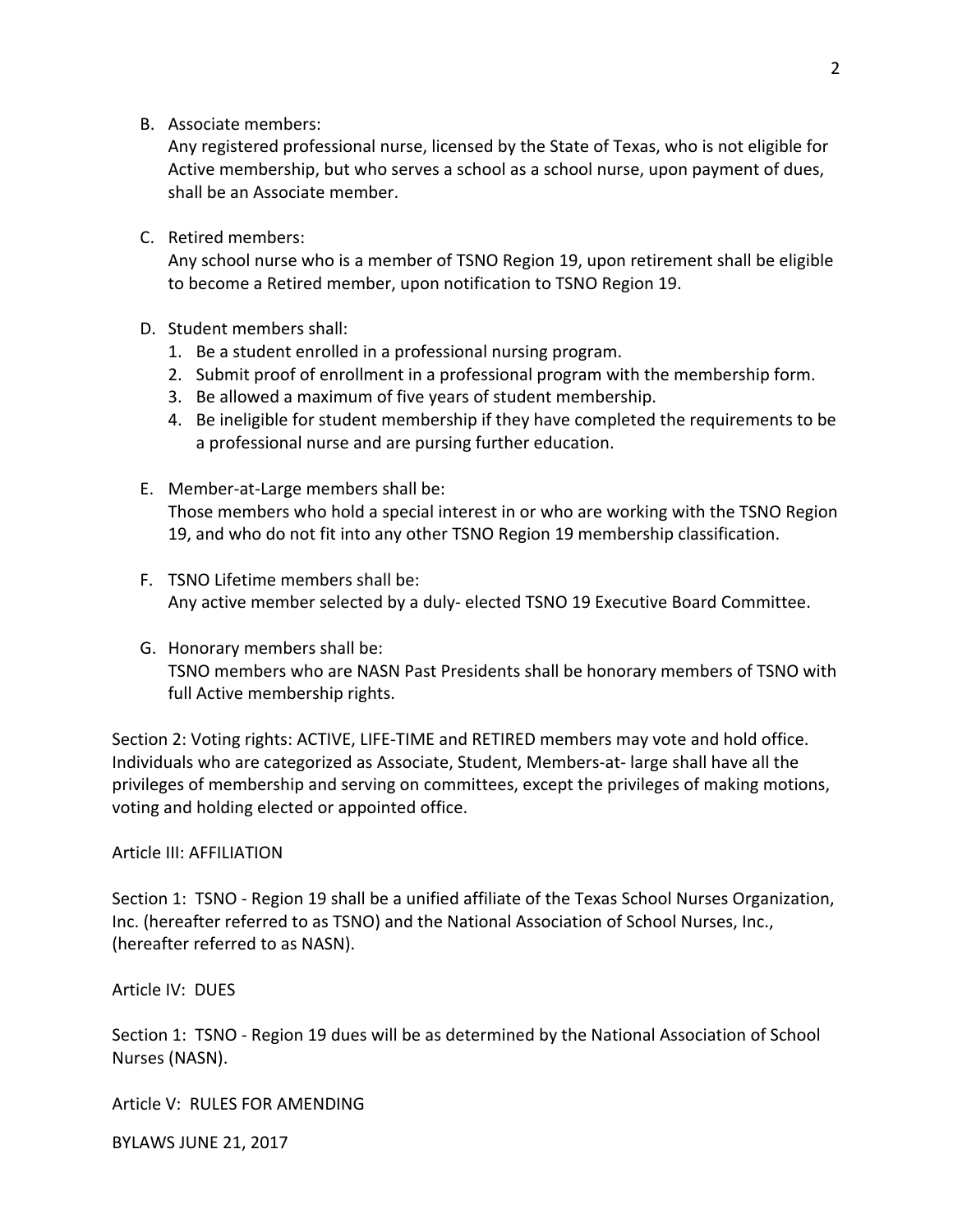Section 1: Proposed amendments to these bylaws shall be submitted in writing to any member of the Executive Committee for review before being submitted to the membership for action in accordance with these bylaws.

Section 2: These bylaws may be amended at any regular meeting by a two-thirds vote of the membership present and voting, or by electronic vote of those members voting, provided the proposed amendment(s) have been presented to the membership at the previous regular meeting of TSNO - Region 19

### Article VI: OFFICERS AND DUTIES OF OFFICERS

Section 1: The officers of TSNO - Region 19, shall be president, president-elect, vice-president, vice-president-elect, secretary and treasurer.

- A. The president-elect, and vice-president-elect shall be elected annually to serve a oneyear internship and then serve one year as president and vice-president respectively, secretary and treasurer are to be elected biannually and shall serve a term of two years, with each year running from June 1 to May 31. Elections will be conducted electronically during the month of April.
- B . If a vacancy occurs other than for the office of president, the office shall be filled by appointment by the Executive Committee.
- C. If a vacancy occurs in the office of president, the vice-president shall assume the office of the president for the remainder of the term.
- D. If the vice-president assumes the office of the president the vice-president-elect shall assume the office of the vice-president for the remainder of the term.

Section 2: The officers of TSNO - Region 19, shall assume the duties prescribed by these bylaws and other duties as designated by the TSNO - Region 19 Executive Committee.

Section 3: The president shall be the chairperson of the Executive Committee and shall preside at all meetings of the Executive Committee, all regular meetings of the organization, shall be an ex-officio member of all committees except the Nominating Committee; shall appoint the chairpersons of the standing committees with the exception of the Continuing Nurses Education Committee and the Membership Committee, shall be authorized to sign or co-sign checks drawn on bank accounts of the organization, shall approve all communications sent out in the name of the organization; shall file a written report of the year's work with the secretary at the regular May meeting, along with such recommendations concerning policies as may be deemed advisable for the organization to consider. Upon completion of the term as president, the person will serve as ex-officio member of the Executive Committee in an advisory capacity for one year.

Section 4: The president-elect shall assist the president and assume such duties as assigned by the president, which will include being Membership Committee chairperson, being responsible for compiling the membership list and for distributing this list to members of the Executive

BYLAWS JUNE 21, 2017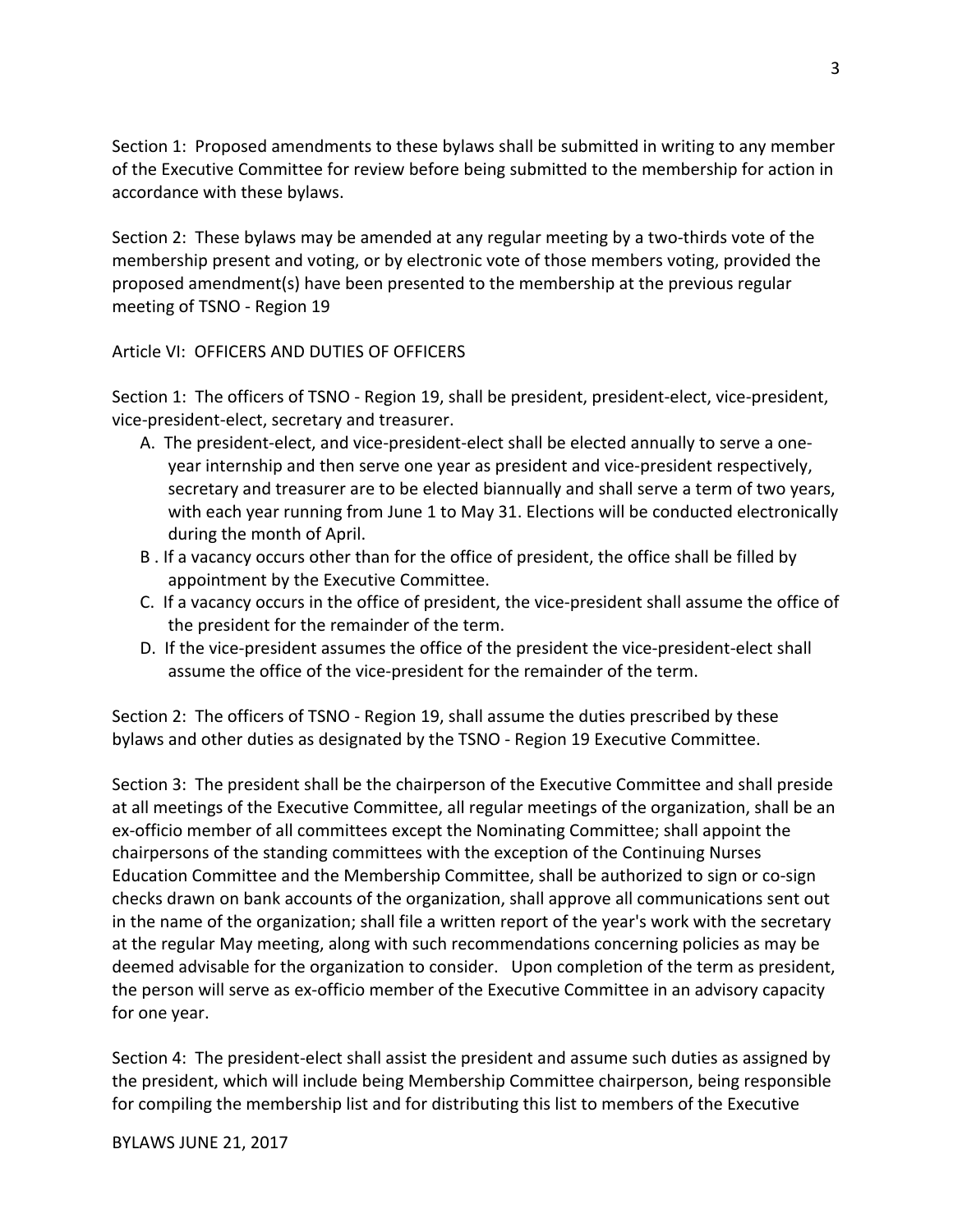Committee. At the end of one year as president-elect, the president-elect shall become president.

Section 5: The vice-president shall assume the duties of the president in that officer's absence or inability to serve; shall serve as chairperson of the Continuing Nurses Education Committee of TSNO - Region 19, and work with the Conference Planner and help prepare the application for an annual spring mini-conference with appropriate Continuing Nurse Education credit (CNE). The vice-president shall assume such other duties as designated by the Executive Committee.

Section 6: The vice-president-elect shall assist the vice-president as a member of the Continuing Nurses Education Committee and become familiar with the application process for Continuing Nurse Education credits (CNE). The vice-president-elect shall assume the duties of the vice-president in that officer's absence or inability to serve or if the vice-president assumes the duties of the president. At the end of one year as vice-president-elect, the vice-presidentelect shall become vice-president.

Section 7: The secretary shall keep minutes of all proceedings of TSNO - Region 19, and of the Executive Committee; shall prepare and maintain a correct file of the names and addresses of the officers and members of the organization; shall preserve all letters, papers and transactions of the organization; shall record ballot totals of all elections, shall notify all officers and committee chairpersons of elections or appointments; shall conduct the general correspondence of the organization and of the Executive Committee; and shall notify the TSNO of the names of the organization officers and of any changes of officers of the organization.

Section 8: The treasurer shall receive fee rebates from TSNO and other income, shall deposit such income in the bank designated by the Executive Committee; shall submit the list of paid membership to the Membership Committee chairperson; shall keep an itemized account of all receipts and disbursements; shall give a written report at the regular meetings of the organization and the Executive Committee; and shall submit books, accounts and vouchers for an annual compilation as specified by the Executive Committee. A review or audit will be conducted if deficiencies are found during the annual compilation and voted on by the Executive Committee.

Section 9: Retiring and resigning officers shall within one month deliver to their successors all organization properties in their possession.

Article VII: EXECUTIVE COMMITTEE AND DUTIES OF THE EXECUTIVE COMMITTEE

Section 1: The officers of the organization and chairpersons of the standing committees shall constitute the Executive Committee.

Section 2: The Executive Committee shall have the power and authority over the affairs and business of the organization between regular meetings except that of modifying any action by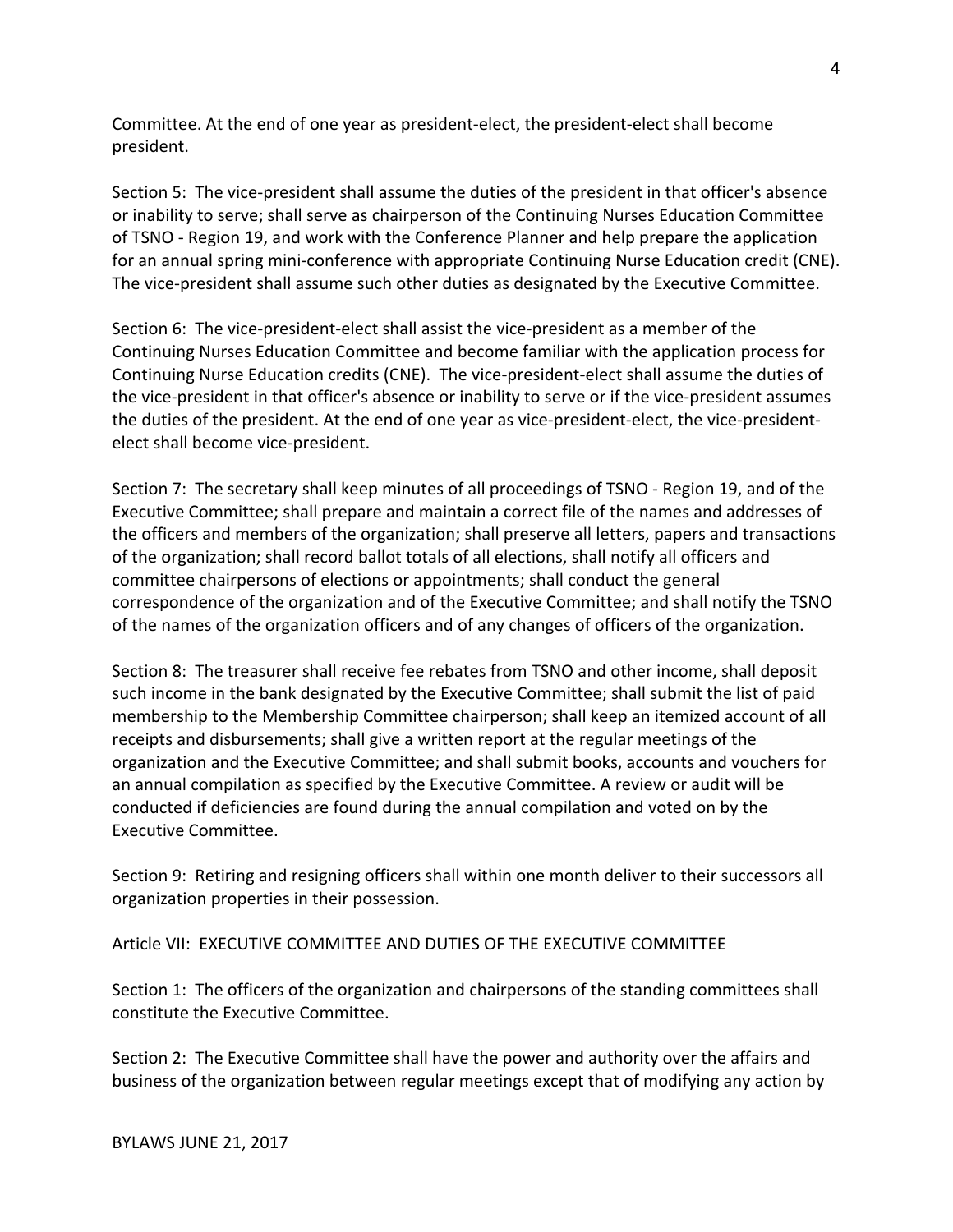the members. It shall perform the duties prescribed by these bylaws and such others as may be designated by the membership.

Section 3: In addition, the Executive Committee shall:

- A. Develop plans for the growth and prosperity of the organization,
- B. Transact the general business of the organization,
- C. Report executive transactions to the membership at regular meetings,
- D. Act as custodian of properties and records of the organization, select a place for the deposit of funds of the organization, provide for the compilation of the books of the organization at the end of the fiscal year and provide payment for authorized expenses,
- E. Appoint standing committees and approve the appointment of special committees, and
- F. Have the power to fill vacancies on all committees and the Nominating Committee, and all offices except the office of president.

Section 4: Regular meetings of the Executive Committee shall be held at least two times during the fiscal year at the discretion of the president.

Section 5: Special meetings of the Executive Committee may be called by the president on three days notice upon written request of four or more members of the Executive Committee.

# Article VIII: NOMINATIONS AND ELECTIONS

Section 1: A nominating committee of a chairperson and two other members shall be appointed by the president at the regular January meeting. This committee will prepare a ballot of candidates willing to serve, if elected, for each office to be filled.

Section 2: The ballot of proposed candidates to be elected shall be presented by the chairperson of the Nominating Committee to the members electronically. At the time the ballot is presented to the members, additional nominations may be submitted electronically, provided the nominee has consented to serve.

Section 3: The webmaster will submit the prepared ballot of candidates recommended by the nominating committee for electronic voting by the membership.

A. All elections shall be by electronic voting. The candidate receiving the greatest number of votes shall be elected. In the event of a tie, there shall be a runoff election

Section 4: The officers of the organization, with the exception of the president, president-elect, vice-president and vice-president-elect shall be elected to serve for two years or until their successors are elected. The president-elect, and vice-president elect shall be elected annually; the treasurer shall be elected biannually in the even years; and the secretary shall be elected in the odd years. The president-elect shall become president at the end of one year as president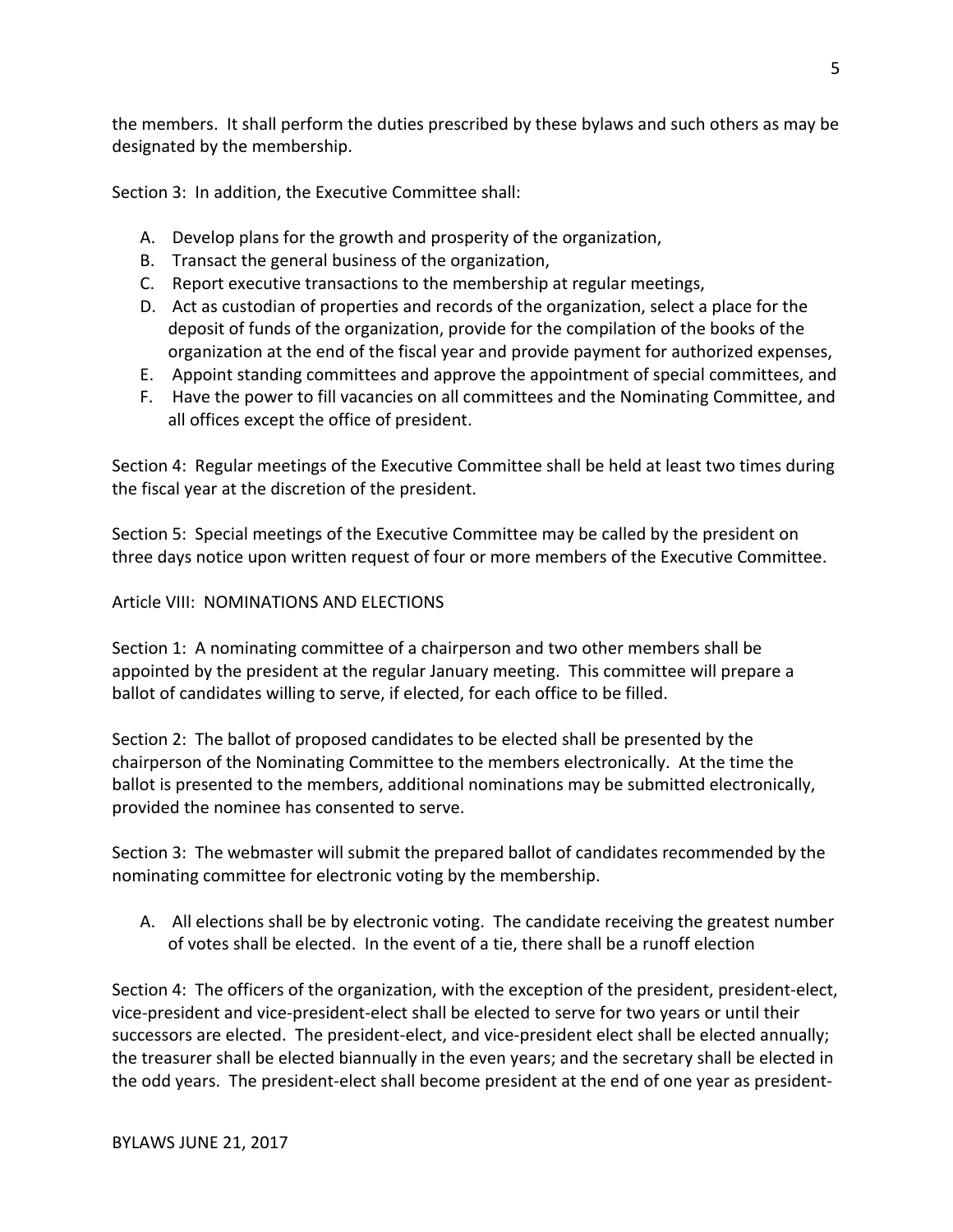elect and the vice-president elect shall become vice-president at the end of one year as vicepresident-elect.

Section 5: The terms of office shall be June 1 to May 31 and shall continue until their successors are elected or assume office.

# Article IX: STANDING COMMITTEES AND DUTIES OF STANDING COMMITTEES

Section 1: Standing committees shall be composed of members of TSNO - Region 19 and shall assume such duties as are prescribed in these bylaws or assigned by the Executive Committee. Committees shall report to the Executive Committee and to regular meetings of the organization and make a written report at the regular May meeting of each year.

Section 2: The respective chairperson shall appoint members to each committee as needed.

Section 3: Chairpersons of the following committees shall be appointed by the incoming president no later than one month after the regular April meeting following the elections. Chairpersons of Budget/Audit, Bylaw/Parliamentary, Governmental Affairs/Nurse Welfare, and Awards/Nominating Committee shall be appointed as needed. The vice-president shall serve as chairperson of the Continuing Nurses Education Committee and the president-elect shall serve as chairperson of the Membership Committee. The History chairperson shall be appointed annually. The CNE Coordinator/Webmaster shall be an annually appointed person experienced in CNE preparation and website maintenance.

- A. Budget/Audit
- B. Bylaws/Parliamentary
- C. Continuing Nurses Education (CNE)
- D. Governmental Affairs/Nurse Welfare
- E. Awards/Nominating
- F. Membership
- G. History
- H. CNE Coordinator/Webmaster

Section 5: Duties of the Standing Committees shall be as outlined below.

- A. The Budget/Audit Committee shall prepare an annual budget for adoption by the membership at the September meeting; shall advise the Executive Committee as to the expenditure of funds; shall report to the Executive Committee and to the membership; shall prepare an annual report; and shall arrange for a compilation of the books at the end of the fiscal year, May 31, to be completed by June 30.
- B. The Bylaws/Parliamentary Committee shall receive and propose amendments to these bylaws; and shall submit the proposed amendments to the Executive Committee for approval prior to submitting them to the membership for action. The chairperson shall serve as the Parliamentarian.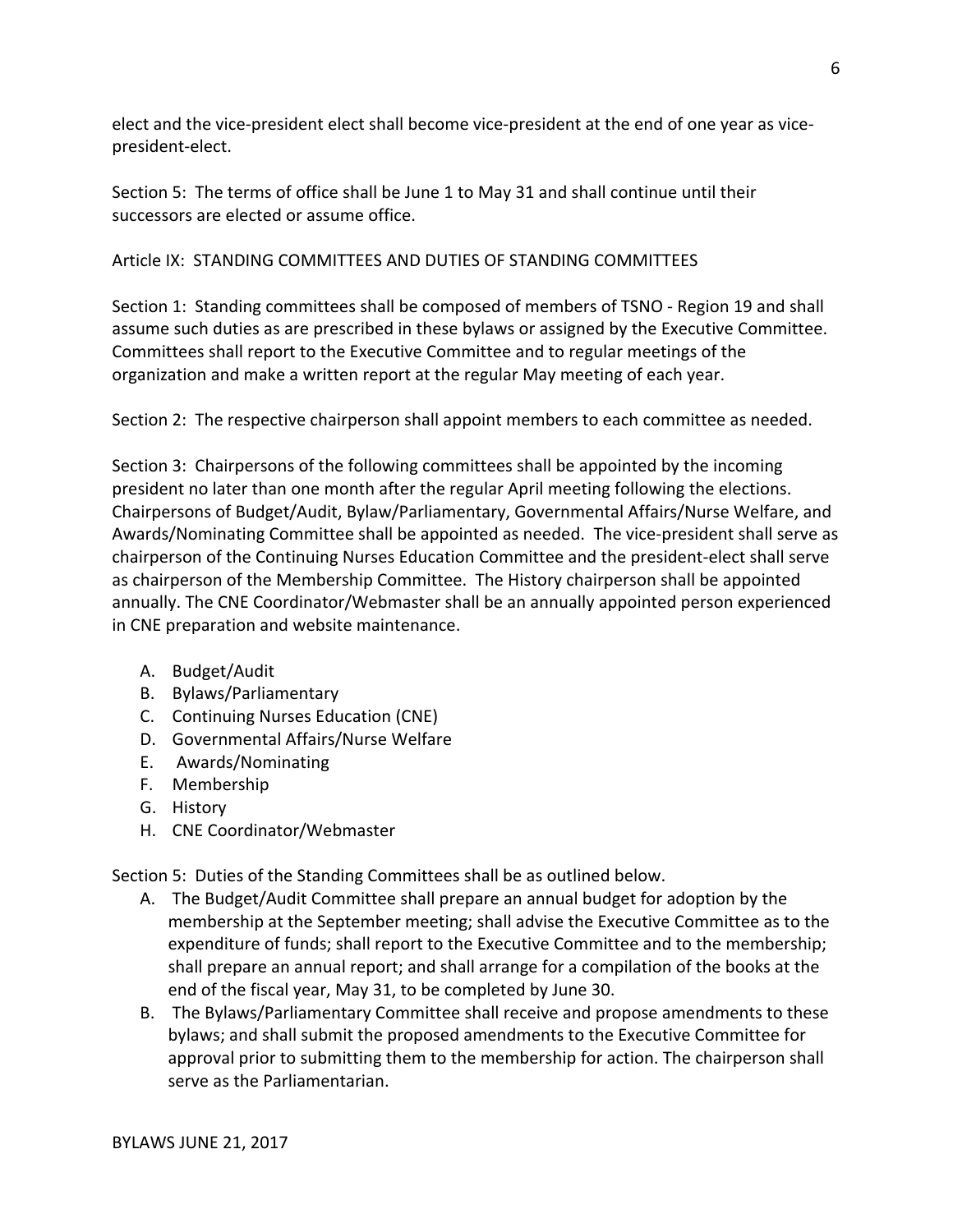- C. The Continuing Nurses Education Committee shall initiate and develop plans for an Annual Mini-Conference to be held each Spring that provides Continuing Nursing Education (CNE) credits for members and non-members. The vice-president shall serve as chairperson of this committee.
- D. The Governmental Affairs/Nurse Welfare Committee shall be responsible for monitoring legislative proceedings; shall keep the membership informed of legislation pertinent to school health services; and coordinate with other allied nursing organizations on matters pertaining to legislation.
- E. The Awards/Nominating Committee shall coordinate the selection of the TSNO Region 19, School Nurse of the Year in accordance with TSNO, Inc. and NASN, Inc. guidelines and assist the nominee in the preparation for TSNO School Nurse of the Year selection process. The Nominating Committee will prepare the ballots of candidate for President Elect, Vice President-Elect annually; Secretary in even years and Treasurer in odd years. This committee will provide special award(s) as designated by the Executive Committee.
- F. The Membership Committee shall develop and promote plans for recruiting members; and shall receive applications for membership and work directly with the treasurer on membership concerns. The president-elect shall serve as chairperson of this committee.
- G. The Historical Committee shall maintain the history of the organization and its members and be responsible for the historical record of the organization (i.e.: scrapbook, pictures, etc.). This person will serve as a Public Relation/ liaison on school health/nursing issues.
- H. CNE Coordinator/Webmaster shall work with and advise the Continuing Nurses Education Committee on planning, organizing, and submitting an application for CNE credit to Texas Nurses Association for the Annual Mini-Conference to be held in the Spring. Also as Webmaster, this person shall be responsible for maintaining the website, www.txsno-region19.org. This position will have a stipend/contract signed annually.

### Article X: MEETINGS

- Regular meetings of TSNO Region 19, shall be held in September, December, February and May, dates to be determined by the Executive Committee and electronically distributed to the membership.
- Special meetings may be called by the President for a specific purpose upon request of a majority of the Executive Committee or upon written request of ten members, provided written notice of seven days has been given to all of the membership.
- Electronic Meeting: Executive Committee and Standing committees are authorized to meet by telephone conference or through electronic communication media and make motions and conduct business as needed.
- Electronic Voting: Any vote of the TSNO may be conducted electronically provided all authorized members are included and the vote/decision is ratified at the next regularly scheduled meeting of that body.